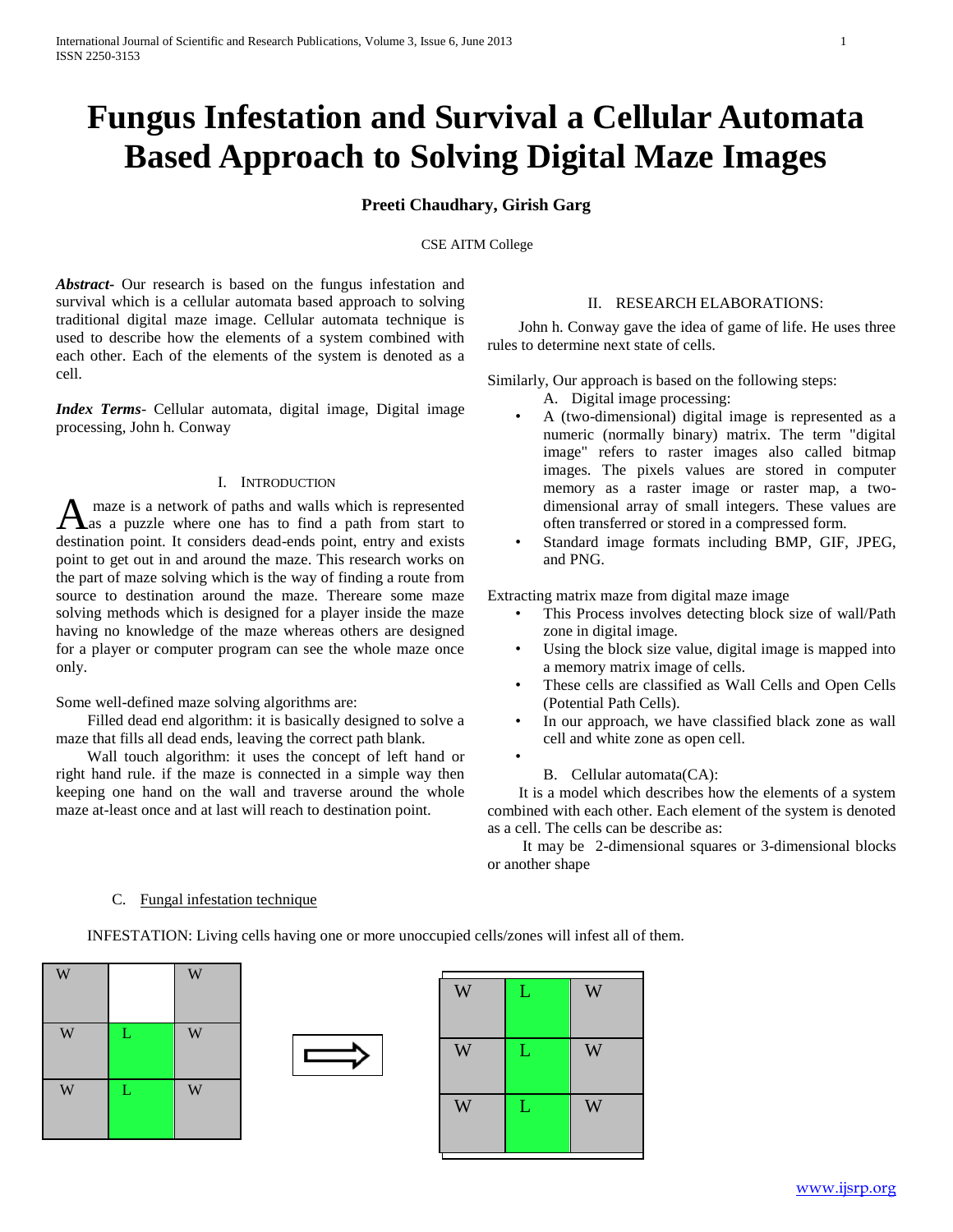



DEATH: A living cell will die if it has 3 or more dead + wall cells.

| W | W           | W            |
|---|-------------|--------------|
| W | $\mathbf L$ | W            |
| L | $\mathbf L$ | $\mathbf{L}$ |

| W            | W              | W |
|--------------|----------------|---|
| W            | $\overline{D}$ | W |
| $\mathbf{L}$ | L              | L |

By using above three rules, our solution is in the form of:





Maze solving by Fungus Infestation using CA

- Step 1 :- Digital maze image is read from disk file and loaded into program memory.
- Step 2 :- Image is processed to detect zone block size, and start-finish points.
- Step 3 :- Image is mapped into memory matrix of cells.
- Step 4 :- Rules are applied repeatedly until system enters a stable configuration. i.e no more cell infestation, or death occurs.
- Step 5 :- Living Cells are taken note of and using memory mapping of original image.
- Step 6 :- position of living cells is traced onto original digital image. (living cell projection leads to a path which connects starting and ending point)
- Step 7 :- the traced image is displayed to user as result and then can be saved to disk for future reference.

## III. PROS AND CONS

Pros / Advantages

- **Faster Computation**
- Better hardware utilization